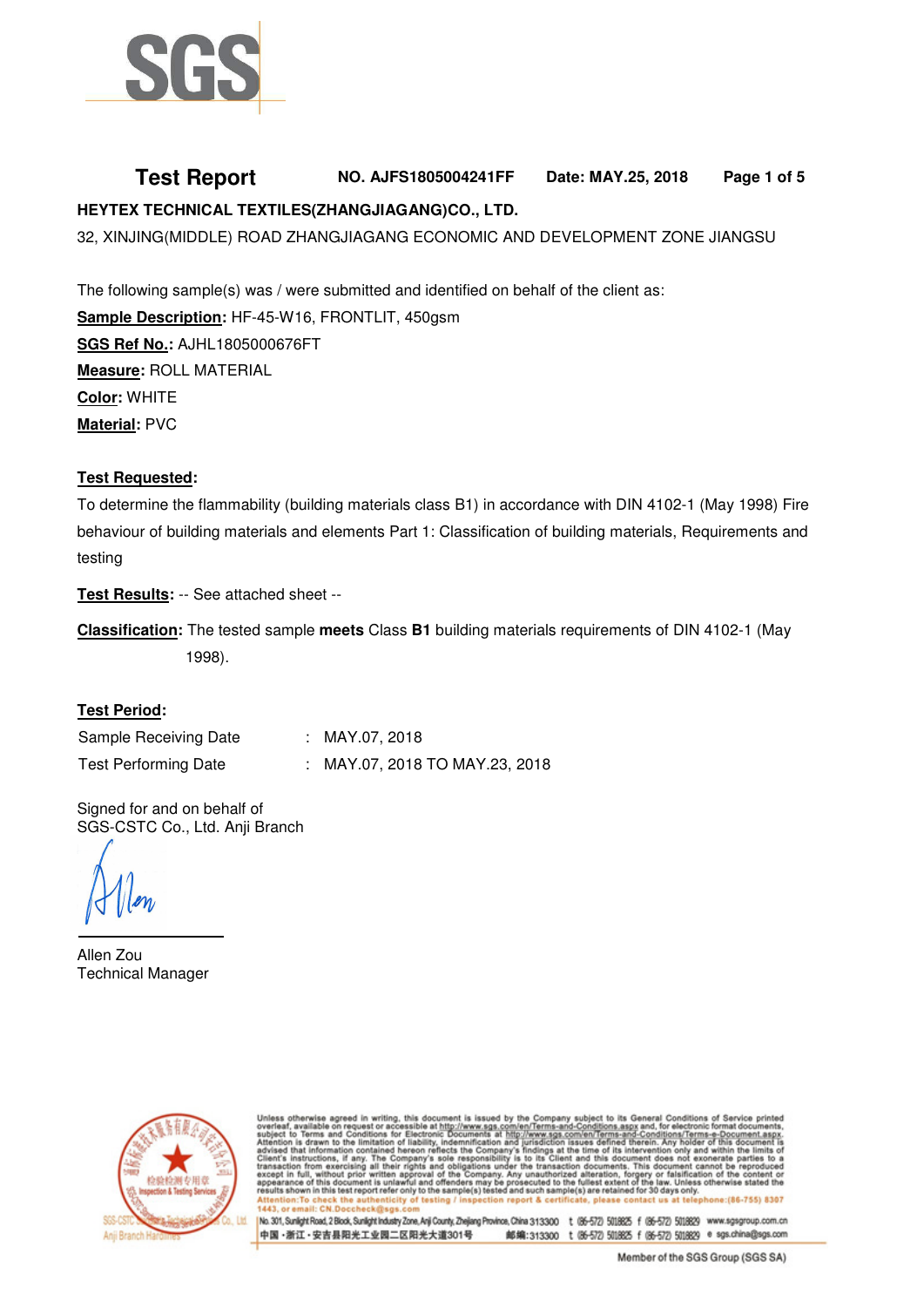

# **Test Report NO. AJFS1805004241FF Date: MAY.25, 2018 Page 2 of 5**

### **I. Test conducted**

This test was conducted as per DIN 4102-15:1990 DIN 4102-16:1998 and DIN 4102-1:1998 Clause 6.2, and Classification in according to DIN 4102-1 (May 1998) Clause 6.1-Class B1 materials.

#### **II. Sample details**

| <b>Sample Description</b> | <b>PVC</b>                |
|---------------------------|---------------------------|
| Color                     | White                     |
| Density                   | About 465 $kg/m2$         |
| Size of sample            | 1000mm×190mm & 190mm×90mm |

#### **Conditioning**

Prior to testing, the sample was conditioned at least 14 days to constant mass at a temperature of 23  $\pm$  2 °C,

and a relative humidity of  $50 \pm 6$  %.

#### **III. Test results**

#### **1) "Brandschacht" Test according to DIN 4102-15 &16**

*Exposed surface:* The front face

| Results of "Brandschacht" Test (part 1) |                                                          |       |                     |   |   |   |  |  |
|-----------------------------------------|----------------------------------------------------------|-------|---------------------|---|---|---|--|--|
| Line                                    |                                                          | Unit  | Test assemblies No. |   |   |   |  |  |
| No.                                     |                                                          |       | A                   | B | C | D |  |  |
| 1                                       | Specimen fixings according to DIN 4102 part 15,<br>table |       | 1                   |   |   |   |  |  |
| $\mathbf{2}$                            | Max. flame height above lower sample edge;               | cm    | 40                  |   |   |   |  |  |
| 3                                       | Time $1$ )                                               | min:s | 0:24                |   |   |   |  |  |
|                                         | Melting/burning through                                  |       | Yes                 |   |   |   |  |  |
| 4                                       | Time $1$ )                                               | min:s | 0:05                |   |   |   |  |  |
|                                         | <b>Back of specimen</b>                                  |       |                     |   |   |   |  |  |
| 5                                       | Flaming/glowing, Time 1)                                 | min:s | 0:07                |   |   |   |  |  |
| 6                                       | Discolouring, Time 1)                                    | min:s | 0:04                |   |   |   |  |  |
|                                         | <b>Burning droplets</b>                                  |       | <b>NO</b>           |   |   |   |  |  |
| $\overline{7}$                          | Begin <sup>1)</sup>                                      | min:s |                     |   |   |   |  |  |
|                                         | Amount                                                   |       |                     |   |   |   |  |  |
| 8                                       | Specimen material falling off in separate droplets       |       |                     |   |   |   |  |  |
| 9                                       | Specimen material falling off continuously               |       |                     |   |   |   |  |  |

#### To be continued…



1443

Unless otherwise agreed in writing, this document is issued by the Company subject to its General Conditions of Service printed overleaf, available on request or accessible at http://www.sgs.com/en/Terms-and-Conditions.Ta telephone:(86-755) 8307 n report & certifica in:To c of testing lease contact us

No. 301, Sunlight Road, 2 Block, Sunlight Industry Zone, Anji County, Zhejiang Province, China 313300 t (96-572) 5018825 f (96-572) 5018829 www.sgsgroup.com.cn 中国·浙江·安吉县阳光工业园二区阳光大道301号 邮编:313300 t (86-572) 5018625 f (86-572) 5018629 e sgs.china@sgs.com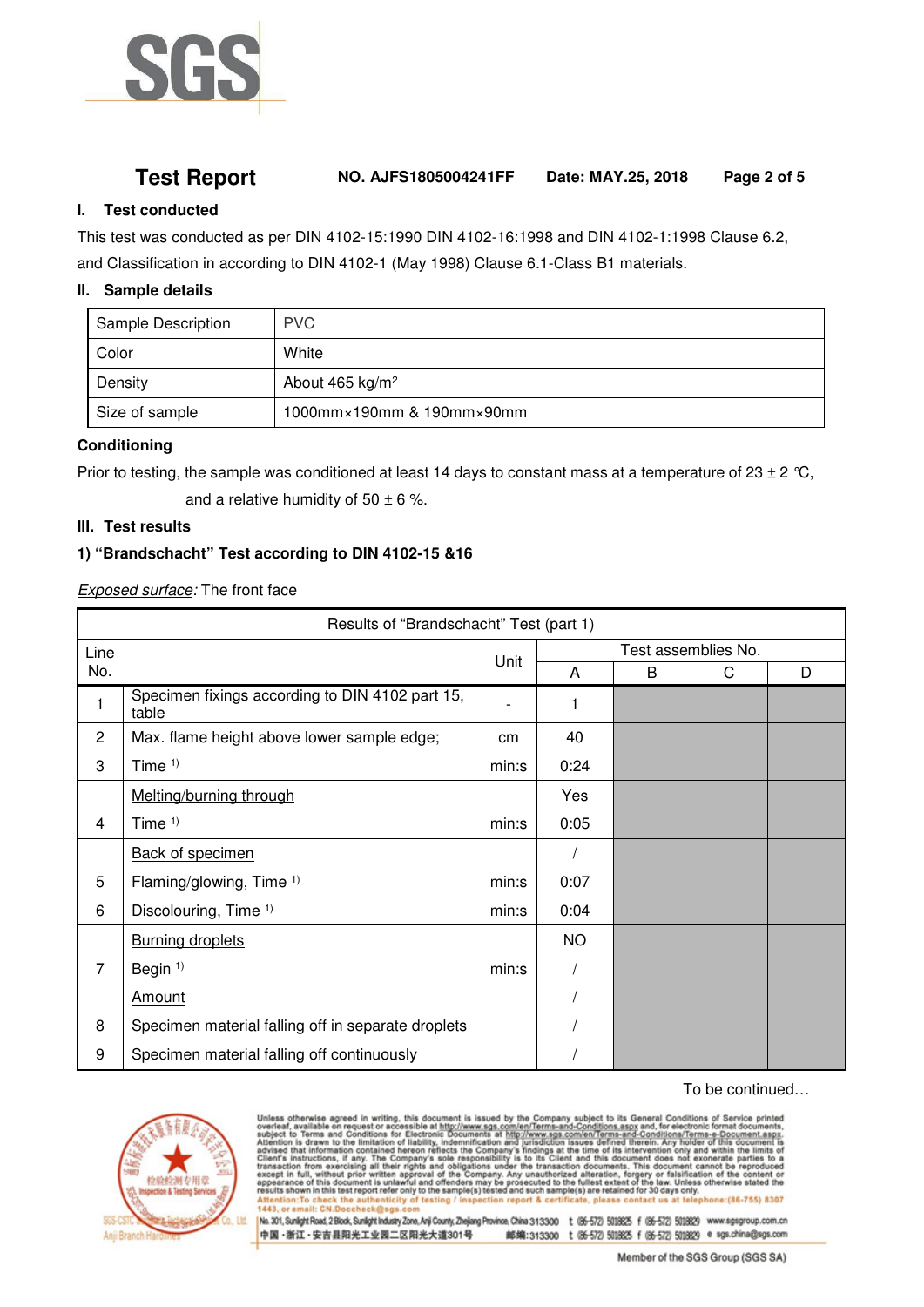

**Test Report NO. AJFS1805004241FF Date: MAY.25, 2018 Page 3 of 5**

|      | Results of "Brandschacht" Test (part 2)                          |       |            |                     |   |   |  |  |
|------|------------------------------------------------------------------|-------|------------|---------------------|---|---|--|--|
| Line | Unit                                                             |       |            | Test assemblies No. |   |   |  |  |
| No.  |                                                                  |       | A          | B                   | C | D |  |  |
|      | <b>Burning parts</b>                                             |       | Yes        |                     |   |   |  |  |
| 10   | Begin <sup>1)</sup>                                              | min:s | 0:18       |                     |   |   |  |  |
| 11   | Parts of sample falling off separately                           |       | $\sqrt{ }$ |                     |   |   |  |  |
| 12   | Parts of sample falling off continuously                         |       | $\prime$   |                     |   |   |  |  |
| 13   | Duration of continued combustion on mesh base<br>min:s<br>(max.) |       | <b>NO</b>  |                     |   |   |  |  |
|      | Burner flame impairment by dripping/falling<br>material          |       | <b>NO</b>  |                     |   |   |  |  |
| 14   | Time <sup>1)</sup>                                               | min:s | T          |                     |   |   |  |  |
|      | Premature ending of test                                         |       | T          |                     |   |   |  |  |
| 15   | End of burning at specimen 1)                                    | min:s |            |                     |   |   |  |  |
| 16   | Time when test terminated (if applicable) $1$ )                  | min:s | $\prime$   |                     |   |   |  |  |
|      | Burning after end of test                                        |       | <b>NO</b>  |                     |   |   |  |  |
| 17   | Duration                                                         | min:s | T          |                     |   |   |  |  |
| 18   | Number of specimens                                              |       |            |                     |   |   |  |  |
| 19   | Front of specimen                                                |       |            |                     |   |   |  |  |
| 20   | Back of specimen                                                 |       |            |                     |   |   |  |  |
| 21   | Height of flame                                                  | cm    |            |                     |   |   |  |  |
|      | Glowing after end of test                                        |       | <b>NO</b>  |                     |   |   |  |  |
| 22   | Duration                                                         | min:s | T          |                     |   |   |  |  |
| 23   | Number of specimens                                              |       | T          |                     |   |   |  |  |
| 24   | Front of specimen                                                |       |            |                     |   |   |  |  |
| 25   | Back of specimen                                                 |       |            |                     |   |   |  |  |
| 26   | Top half of specimen                                             |       |            |                     |   |   |  |  |
| 27   | Bottom half of specimen                                          |       |            |                     |   |   |  |  |

To be continued…



1443, or email: CN.

Unless otherwise agreed in writing, this document is issued by the Company subject to its General Conditions of Service printed overleaf, available on request or accessible at http://www.sgs.com/en/Terms-and-Conditions.as

|No.301,SunlightRoad,2Block,SunlightIndustryZone,Anji County,Zhejiang Province,China 313300 t (86-572) 5018825 f (86-572) 5018829 www.sgsgroup.com.cn<br>|中国・浙江・安吉县阳光工业园二区阳光大道301号 - 邮编:313300 t (86-572) 5118825 f (86-572) 5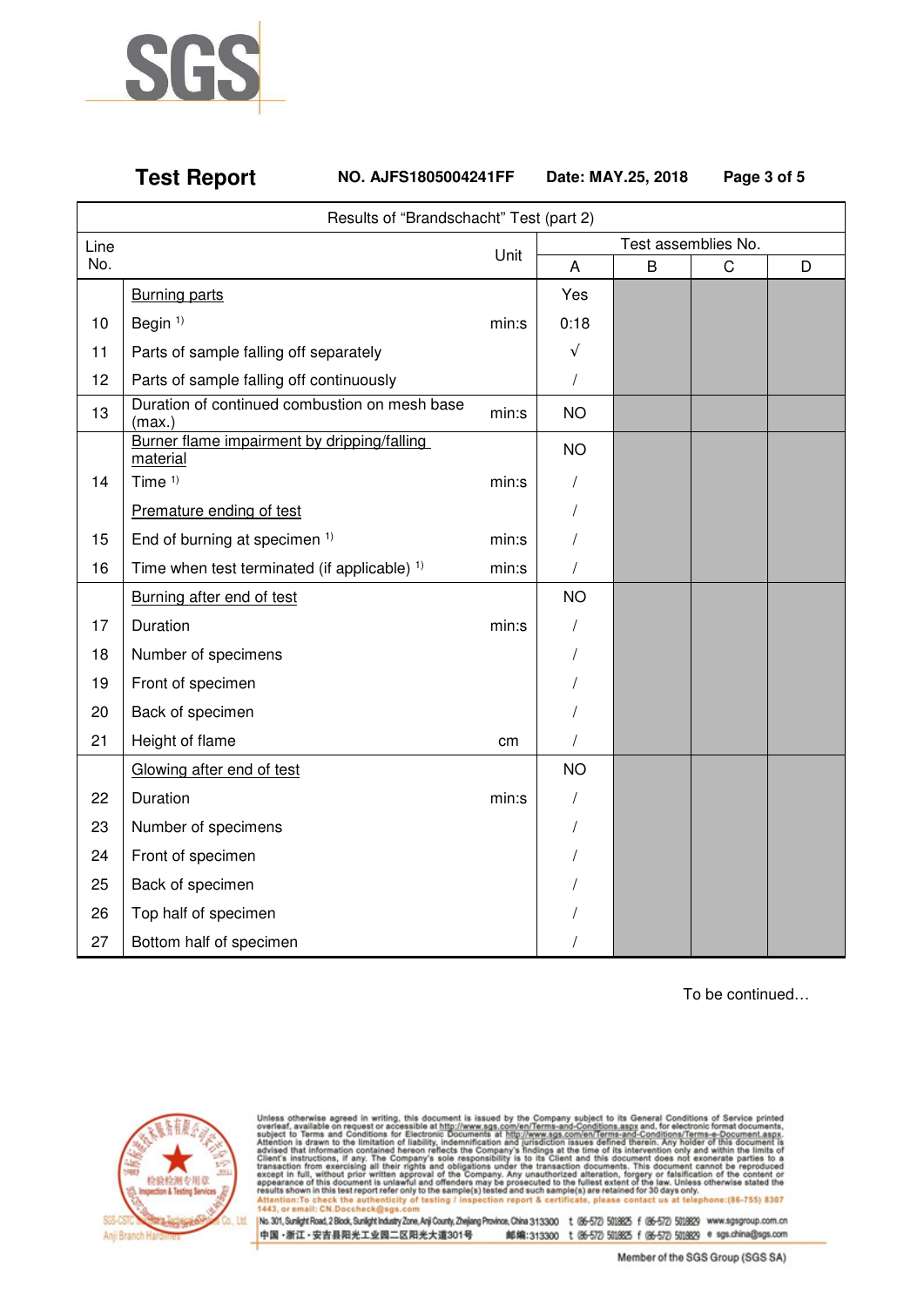

## **Test Report NO. AJFS1805004241FF Date: MAY.25, 2018 Page 4 of 5**

| Results of "Brandschacht" Test (part 3) |                               |       |                     |    |  |  |   |   |
|-----------------------------------------|-------------------------------|-------|---------------------|----|--|--|---|---|
| Line                                    |                               | Unit  | Test assemblies No. |    |  |  |   |   |
| No.                                     |                               |       |                     | A  |  |  | С | D |
|                                         | Residual length               |       |                     |    |  |  |   |   |
| 28<br>Single results                    |                               |       | 70                  | 63 |  |  |   |   |
|                                         |                               | cm    | 64                  | 71 |  |  |   |   |
| 29                                      | Average of the single results | cm    | 67.0                |    |  |  |   |   |
|                                         | Smoke temperature             |       |                     |    |  |  |   |   |
| 30                                      | Max. of average               | °C    | 144.8               |    |  |  |   |   |
| 31                                      | Time $1$ )                    | min:s | 07:01               |    |  |  |   |   |

Note: 1) time from start of testing

\*Reduction in number of test (*DIN 4102 Part 16, clause 5.2*)

Class B1 materials:

If the residual length measured after the first test is 45cm or greater, further tests are not required.

#### **2) Normal Flammability Test according to DIN 4102-1 Clause 6.2**

Bottom edge ignition

Flame application time: 15s

| Parameter                                                                     |     | 2   | 3      | 4        | 5   |
|-------------------------------------------------------------------------------|-----|-----|--------|----------|-----|
| Whether or not flaming extinguished before<br>reach the gauge mark(Yes/No)    | Yes | Yes | Yes    | Yes      | Yes |
| Whether or not flaming reach the measuring<br>mark within 20 seconds (Yes/No) | No. | No. | No.    | No.      | No  |
| Time for the flame tip to reach the gauge mark(s)                             | NA  | NA  | ΝA     | ΝA       | NA  |
| Afterflame time (s)                                                           | 0   | 0   | 0      | $\Omega$ | 0   |
| Max. flame height (cm)                                                        | 12  | 9   | 10     | 9        | 9   |
| Molten dripping (Yes/No)                                                      | No. | No  | No.    | No.      | No  |
| Smoke developments (visual impression)                                        |     |     | Slight |          |     |

Note:

NA---Not applicable

To be continued…



ess otherwise agreed in writing, this document is issued by the Company subject to its General Conditions of Service printed<br>feed, available on request or accessible at http://www.sgs.com/en/Terms-and-Conditions.agox.and, telephone:(86-755) 8307 on report & certificat please contact us in:To c 1443

No. 301, Sunlight Road, 2 Block, Sunlight Industry Zone, Anji County, Zhejiang Province, China 313300 t (96-572) 5018825 f (96-572) 5018829 www.sgsgroup.com.cn 中国·浙江·安吉县阳光工业园二区阳光大道301号 邮编:313300 t (86-572) 5018625 f (86-572) 5018629 e sgs.china@sgs.com